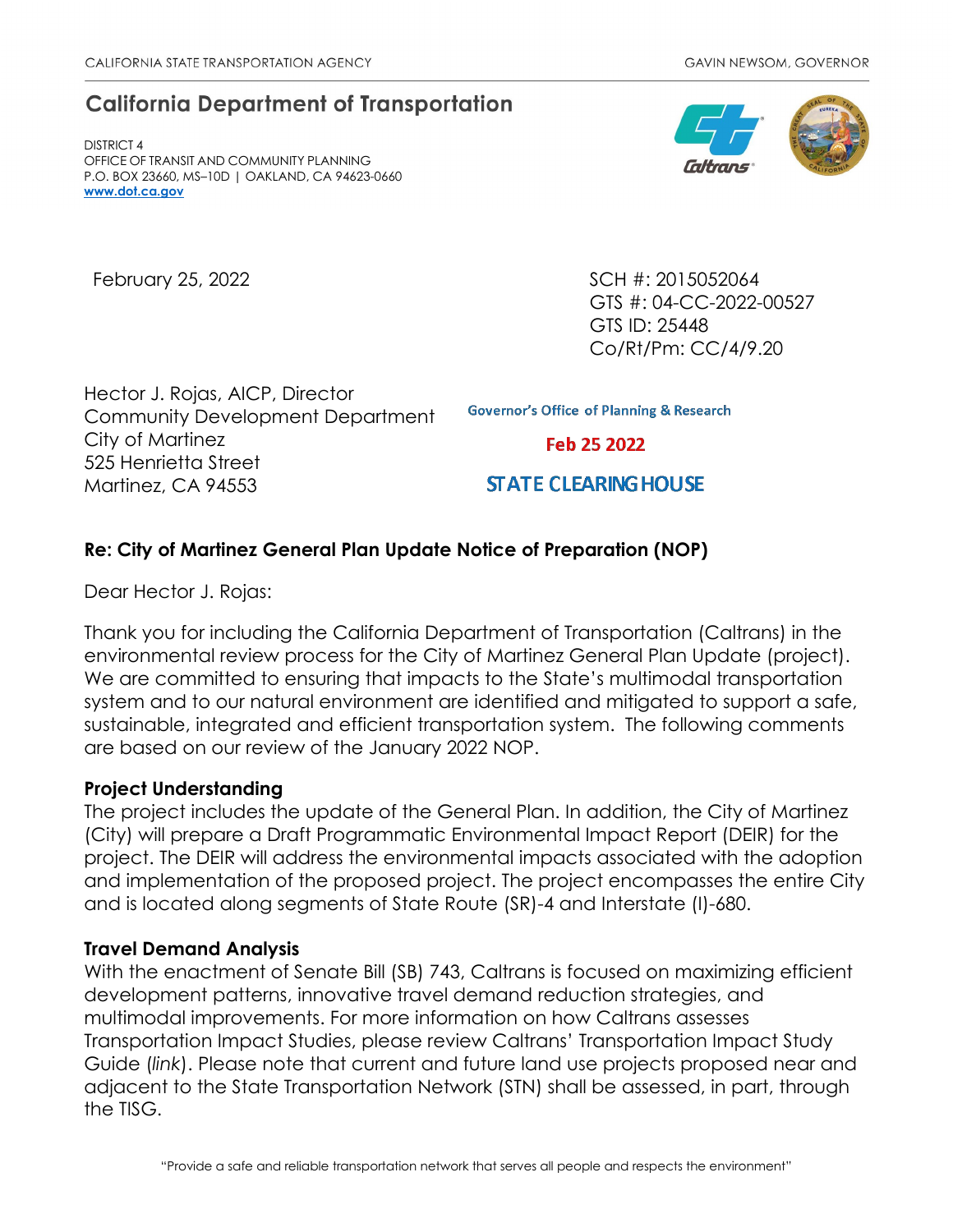Hector J. Rojas, AICP, Director February 25, 2022 Page 2

Additionally, Caltrans requests that the City of Martinez General Plan Update is consistent with California Government Code Section 65088-65089.10 Congestion Management.

As well, the City is requested to gain a determination of conformity from the Contra Costa Transportation Authority to determine that the City of Martinez General Plan Update is consistent with and conforms to the Regional Transportation Plan Consistency Requirements of the County's Congestion Management Plan (CMP).

### **Transportation Impact Fees**

We encourage a sufficient allocation of fair share contributions toward multimodal and regional transit improvements to fully mitigate cumulative impacts to regional transportation. We also strongly support measures to increase sustainable mode shares, thereby reducing VMT. Caltrans welcomes the opportunity to work with the City and local partners to secure the funding for needed mitigation. Traffic mitigationor cooperative agreements are examples of such measures.

If proposed projects within the City of Martinez General Plan Update are determined to have significant impacts on State facilities, travel modes, or programs, Caltrans suggests the following Regional Transportation Plan (Plan Bay Area 2050) project for fair share contributions:

| <b>RTP ID</b>    | <b>Project Description</b>                                                                                                                                                                              |
|------------------|---------------------------------------------------------------------------------------------------------------------------------------------------------------------------------------------------------|
| $21 - 111 - 099$ | This program includes funding to implement new privately operated<br>ferry service between San Francisco and Antioch, Martinez and<br>Hercules, including new ferry terminals (2-5 peak trips per day). |

### **Equitable Access**

If any Caltrans facilities are impacted by the project, those facilities must meet American Disabilities Act (ADA) Standards after project completion. As well, the project must maintain bicycle and pedestrian access during construction. These access considerations support Caltrans' equity mission to provide a safe, sustainable, and equitable transportation network for all users.